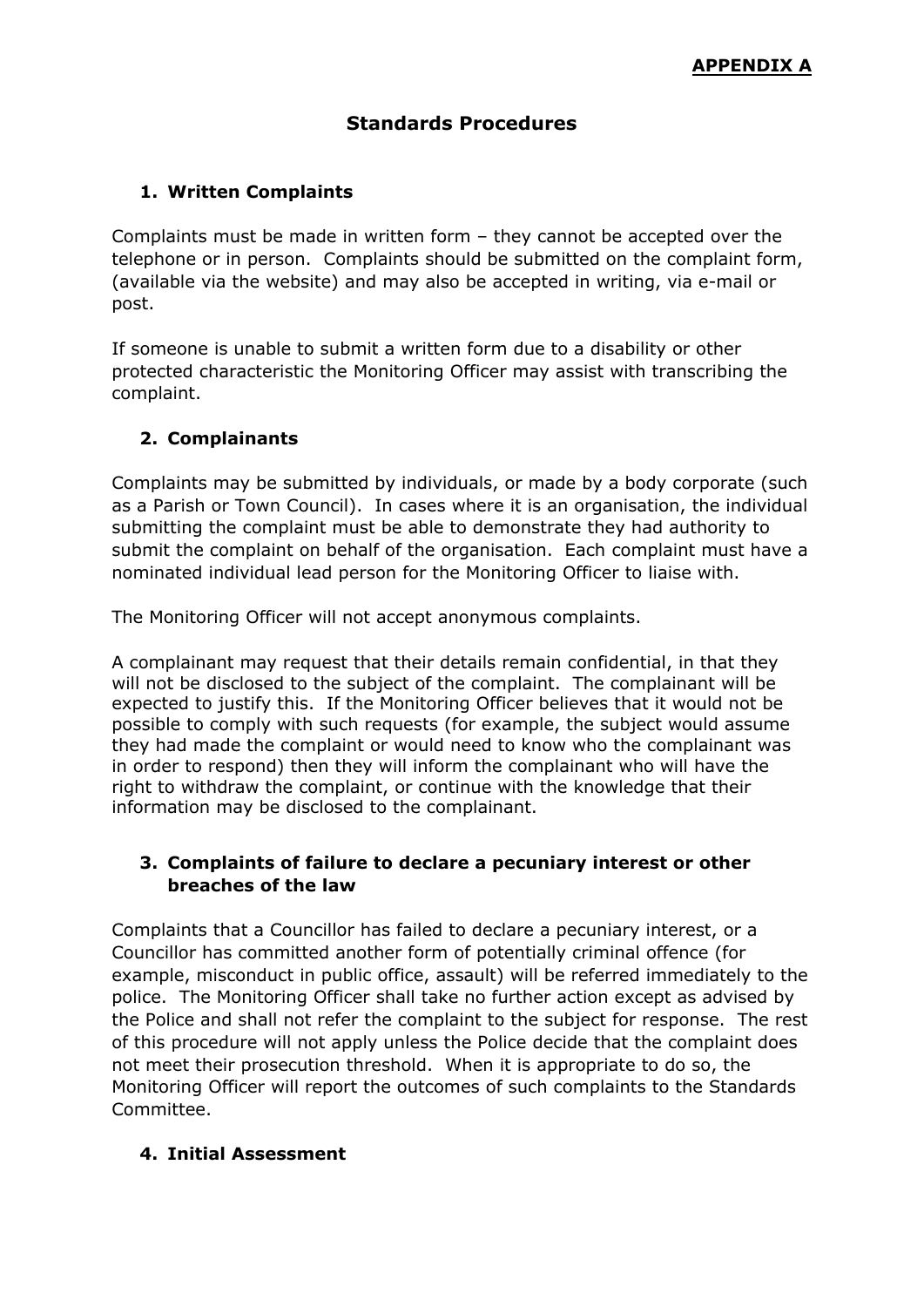The Monitoring Officer will initially review the complaint to assess its merits. The Monitoring Officer may:

- a) Request further information from the complainant including evidence to support claims made or background to concerns raised;
- b) Inform the complainant that the matter cannot be taken forward as it does not fall under the scope of the Code of Conduct, for example, because it is a complaint against a decision made by a District / Parish / Town Council and not against a Councillor
- c) Following consultation with the Independent Person, inform the complainant that their complaint will not be considered on the grounds that:
	- a. The incident took place some time ago
	- b. The incident was clearly in a personal capacity, not an official capacity as a Councillor
	- c. The complaint is clearly tit for tat, vexatious, politically motivated or exercising a personal vendetta
	- d. The matter is so trivial that there is no public interest in pursuing the matter further
	- e. The complainant is unnecessarily abusive

The following criteria may be used to judge the matters a. to e. above:

| The incident took place<br>some time ago                                                                             | The complainant has not provided legitimate<br>justification for the delay in raising the matter.<br>The evidence to support the complaint may be<br>limited or impaired as a result of the delay, for<br>example if the complaint was based on a<br>conversation that took place some time ago and<br>therefore recollection of the conversation may be<br>limited. Generally, complaints that are about<br>events that took place more than 3 months<br>before will not be considered.                                  |
|----------------------------------------------------------------------------------------------------------------------|---------------------------------------------------------------------------------------------------------------------------------------------------------------------------------------------------------------------------------------------------------------------------------------------------------------------------------------------------------------------------------------------------------------------------------------------------------------------------------------------------------------------------|
| The incident was clearly in<br>a personal capacity, not an<br>official capacity                                      | The incident took place before the individual was<br>a Councillor<br>The incident related to purely personal matters<br>where there is no relation to action taken by the<br>Council (such as a disagreement between<br>neighbours)                                                                                                                                                                                                                                                                                       |
| The complaint is clearly tit<br>for tat, vexatious,<br>politically motivated or<br>exercising a personal<br>vendetta | The complaint was received after a complaint<br>being made against the complainant, and has<br>little / no merit<br>The complainant has made a number of<br>complaints, often against the same person which<br>have little / no merit<br>The complainant is using the complaints system<br>as another avenue for raising matters already<br>considered elsewhere<br>The complainant is primarily disagreeing with a<br>decision or actions of a political group / party,<br>not the actions / behaviour of the Councillor |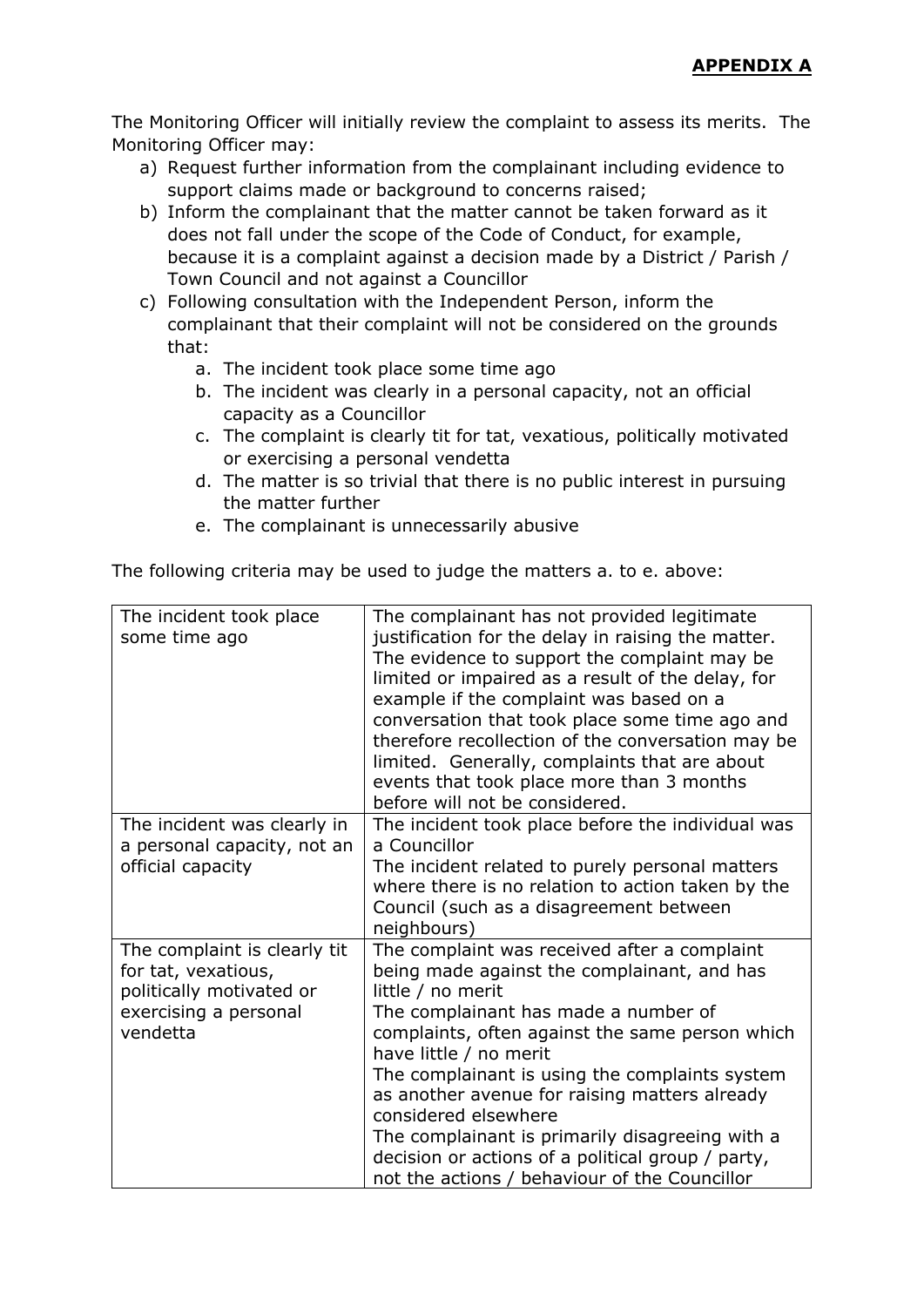| The matter is so trivial that<br>there is no public interest<br>in pursuing it further | The matter was an isolated incident<br>There are no consequences as a result of the<br>matter (for example, it would not impact on the<br>validity of a decision made)<br>The making of a complaint is disproportionate to<br>the issue<br>There is little / no evidence to support the<br>complaint and it is unlikely such evidence could<br>be found |
|----------------------------------------------------------------------------------------|---------------------------------------------------------------------------------------------------------------------------------------------------------------------------------------------------------------------------------------------------------------------------------------------------------------------------------------------------------|
| The complainant is<br>unnecessarily abusive                                            | The complainant is overtly hostile or excessively<br>abusive in their language and complaint, and<br>clearly shows they have no regard for the<br>Standards Process.                                                                                                                                                                                    |

## **5. Capacity**

The Code of Conduct only applies to Councillors when acting "in capacity". Whilst, as above, there are cases where Councillors are clearly not in capacity, there are other situations where a finer judgement may be required. The Monitoring Officer shall use the following matters as guidance for determining whether a Councillor was acting in capacity at the time the incident occurred:

- Whether the Councillor had done or said something which would indicate they were acting in capacity (for example, having called themselves Councillor)
- Whether the Councillor had, or had not, been appointed to act on behalf of the Council in dealing with the matter
- Whether the Councillor was using Council resources to deal with the matter
- In relation to social media, whether the Councillor regularly uses the account to post about Council functions and activities, or identifies themselves as a Councillor in their profile

## **6. Referral of complaint**

Following receipt of a legitimate complaint, or further information having been received from the complainant, the Monitoring Officer will then refer the complaint to the subject to provide their views. The subject should be provided 10 working days in which to respond to requests for information, in order for them to be able to collate any evidence they wish. The Monitoring Officer may agree an extension of time with a subject where, for example, they are unable to provide a response due to sickness or holiday absence. The subject will be notified of their right to speak to the Independent Person if they wish to do so.

The Monitoring Officer will provide guidance to the subject on the standards process, and inform them of their right to speak to the Independent Person if they wish. The Monitoring Officer must not compromise their impartiality to make a decision, however may request the complainant when responding, to explain particular aspects of the complaint.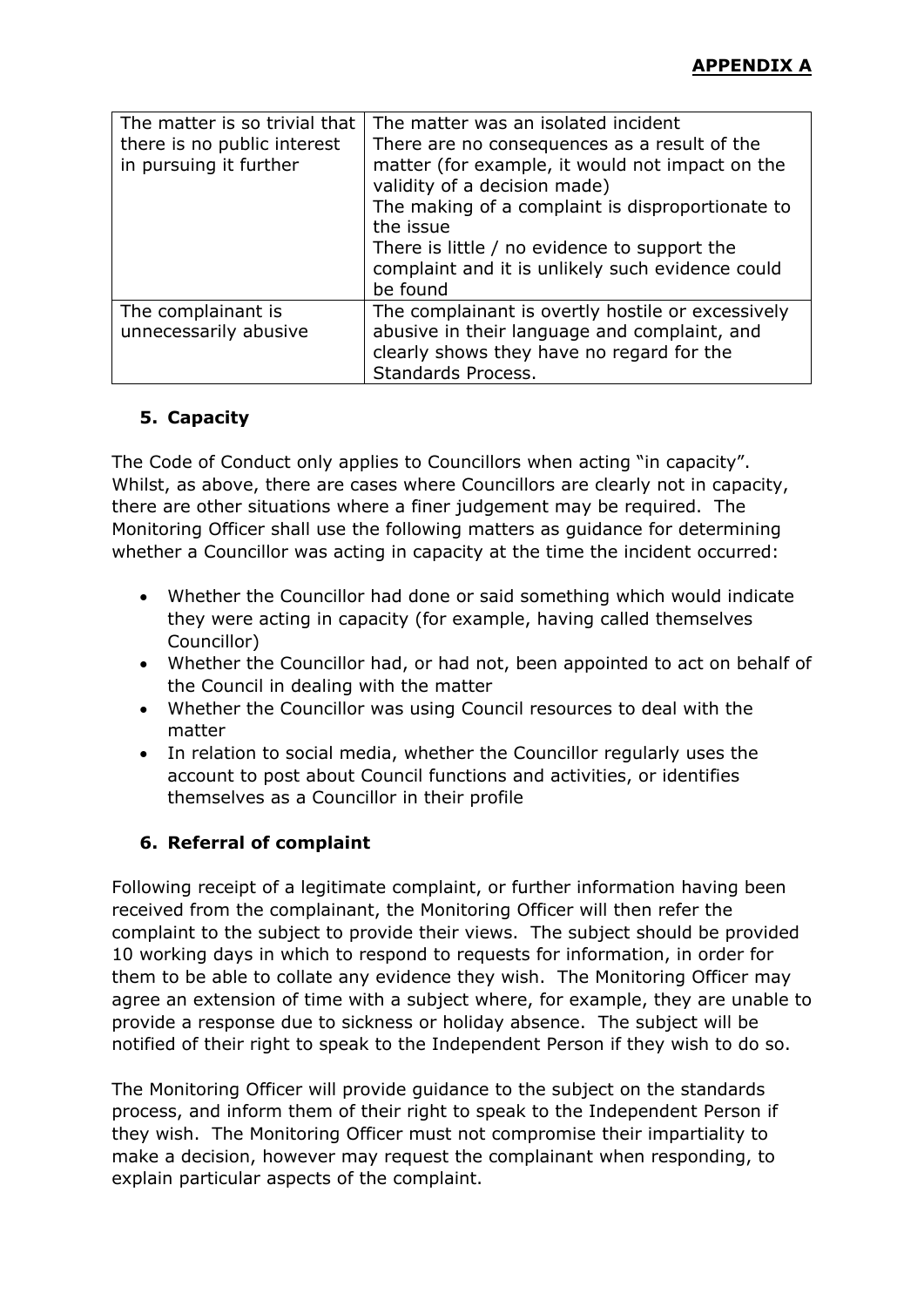## **7. Receipt of Parish / Town Council complaints**

If the complaint relates to a Parish / Town Councillor, the Parish Clerk shall be informed that a complaint has been received and that the matter is being reviewed. The complainant will be notified that is the case. The Parish / Town Council should not discuss the complaint as part of their meeting.

### **8. Initial Assessment**

Upon receipt of the response from the subject, the Monitoring Officer may then seek to clarify any further matters with either subject or complainant.

Having received this information, the information will be provided to an Independent Person who will give their views on the complaint.

Once the Monitoring Officer has received the views of the Independent Person, they may either:

- a) Conclude that no breach of the Code of Conduct has arisen;
- b) Conclude that no breach of the Code of Conduct has arisen but provide any advisory thoughts to the parties concerned;
- c) Conclude that the Code of Conduct has been breached, and recommend sanctions to the Councillor; (local resolution)
- d) Refer the matter to the Standards Committee
- e) Conclude that the matters are of such complexity that further investigation is required
- f) Where the matter is a dispute between members of political groups of the District Council or a Parish / Town Council, refer the matter to the relevant group leader(s) to consider

## **9. No Breach of the Code of Conduct or advisory recommendations**

The subject and complainant will be informed of the outcome. No further action shall be taken. If the complainant is a Parish or Town Councillor, the Clerk will be informed. The decision should not be publicised in any form.

If there are advisory recommendations, the Parish / Town Council should seek to note these without reference to the subject of the complaint.

## **10. Breach of the Code of Conduct (local resolution)**

The subject and complainant will be informed of the outcome of the complaint. If the complainant is a Parish or Town Councillor, the Clerk will be informed.

The Monitoring Officer may make recommendations of action as a result of the breach. These would usually be expected to take one of the following forms, although other action may be suggested where it is appropriate and proportionate to the issue raised: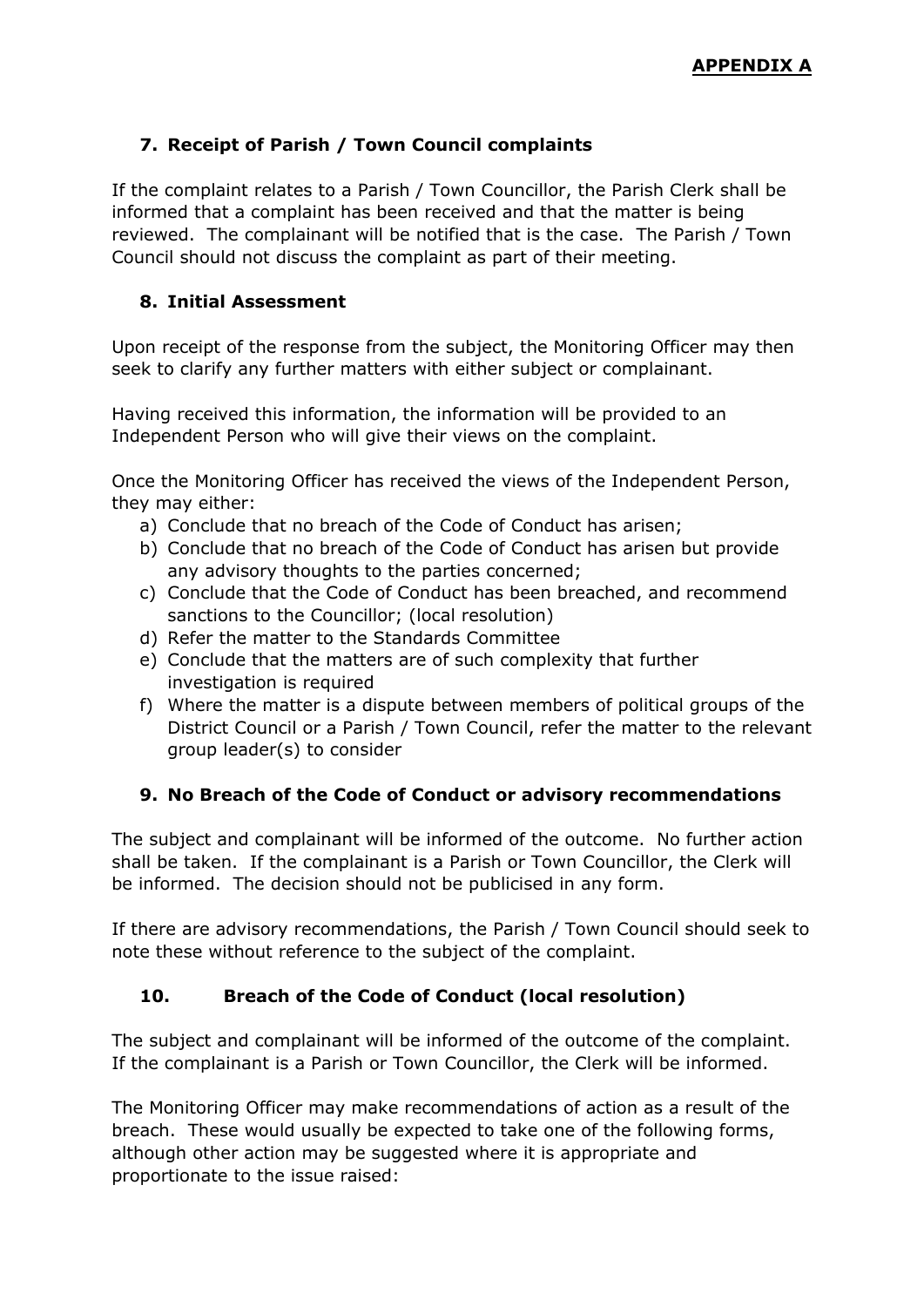- a) Recommend the subject apologises
- b) Recommend the subject undertakes training
- c) Recommend the subject and complainant take action to restore their relationship, such as mediation
- d) Recommend the subject is removed from appointments to committees

Cases where the Monitoring Officer considers it appropriate to issue a press notice due to the nature of the matters raised should usually be referred to the Standards Committee.

In cases where the Councillor is a Parish / Town Council, the Monitoring Officer will notify the Clerk of the recommendations. The Parish / Town Council may consider whether they support the recommendations suggested and whether they wish to take any action that is necessary to support the recommendations, however may not add additional sanctions to those suggested by the Monitoring Officer.

### **11. Referral to the Standards Committee**

The Monitoring Officer, after consulting with the Independent Person, Chair and Vice-Chair of the Standards Committee, may elect to refer the complaint immediately to the Standards Committee. Situations where this may apply are likely to include:

- a) Where there is a high degree of public interest in the matter, as it has been subject to significant local media / social media publicity
- b) Where the nature of the offence is of significant concern (such as physically or verbally threatening behaviour, discrimination against protected groups)
- c) Where the Monitoring Officer believes that their power, or the Council's powers to issue sanctions are not adequate to reflect the gravity of the offence
- d) Where the Monitoring Officer, following consultation with the Chair and Vice-Chair of the Standards Committee, otherwise believes the matter should be referred to the committee.

See supplemental paper for how the Standards Committee should undertake consideration of such complaints.

## **12. Referral for Further Investigation**

Following discussion with the Independent Person, the Monitoring Officer may elect to refer the complaint for further investigation where the matter is particularly complex or requires significant supporting evidence to be gathered.

In such cases, the Monitoring Officer will commission a suitably qualified. investigator, who may either be an internal officer or an external party. They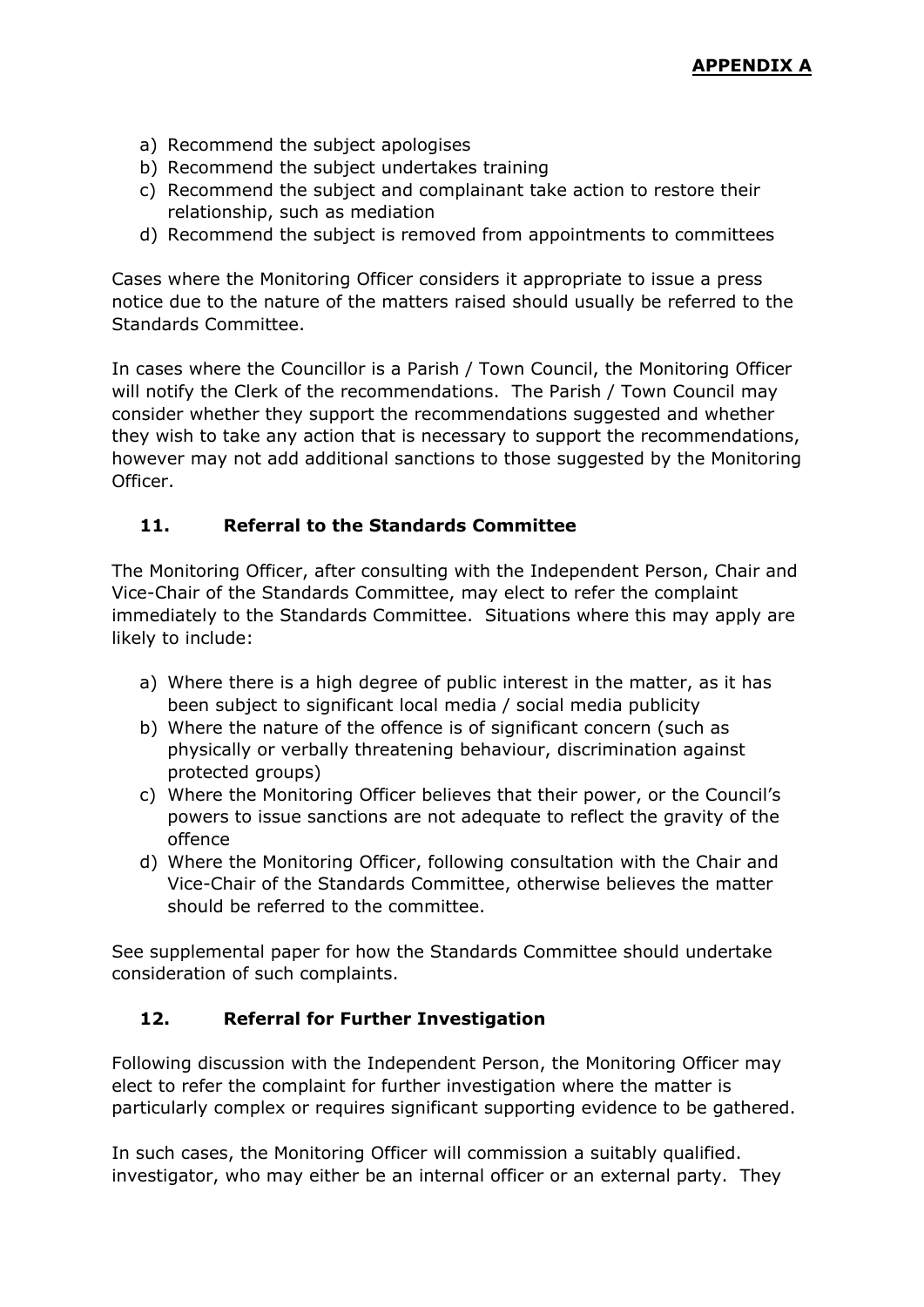shall be entitled to conduct the investigation as they wish, and seek the views from the Monitoring Officer where they believe appropriate.

The Monitoring Officer shall review the draft report and determine whether there is sufficient evidence on which they may draw a conclusion, or whether further work is undertaken.

Once the investigation has concluded, the Monitoring Officer will share the outcome with the Independent Person for their views and then either (in accordance with the above):

- a) Conclude that no breach of the Code of Conduct has arisen;
- b) Conclude that no breach of the Code of Conduct has arisen but provide any advisory thoughts to the parties concerned;
- c) Conclude that the Code of Conduct has been breached, and recommend sanctions to the Councillor; (local resolution)
- d) Refer the matter to the Standards Committee

## **13. Referral to Group Leaders**

Where the matter relates to a difference in personalities or poor behaviour between group members, or between members of two groups, then the Group Leaders will be informed and given the opportunity to seek to resolve. Should the Councillors and group leaders be unwilling to seek to resolve the issue, then the Monitoring Officer will close the matter.

## **14. Confirmation of Decision**

Once the Monitoring Officer has determined the outcome of a complaint, they shall write a report outlining the nature of the complaint; the alleged part of the Code that has been breached; the determination of whether or not the Councillor was acting in capacity; their conclusions on the matters raised; the views of the Independent Person, and the outcome of the complaint. If the Councillor has breached the Code, the Monitoring Officer shall identify any recommended sanctions.

A copy of the decision shall be sent to the subject, complainant and (if relevant) Parish Clerk.

With regards decisions of the Standards Committee, the Monitoring Officer shall write to the subject, complainant and (if relevant) the Parish Clerk, setting out the decision of the Committee.

## **15. Failure to comply with sanctions or recommendations**

Where a subject of a complaint has been deemed to have breached the code of conduct and fails to comply with a sanction recommended by the Monitoring Officer, then the Monitoring Officer should first contact the subject and understand why they had failed to support the action proposed and, if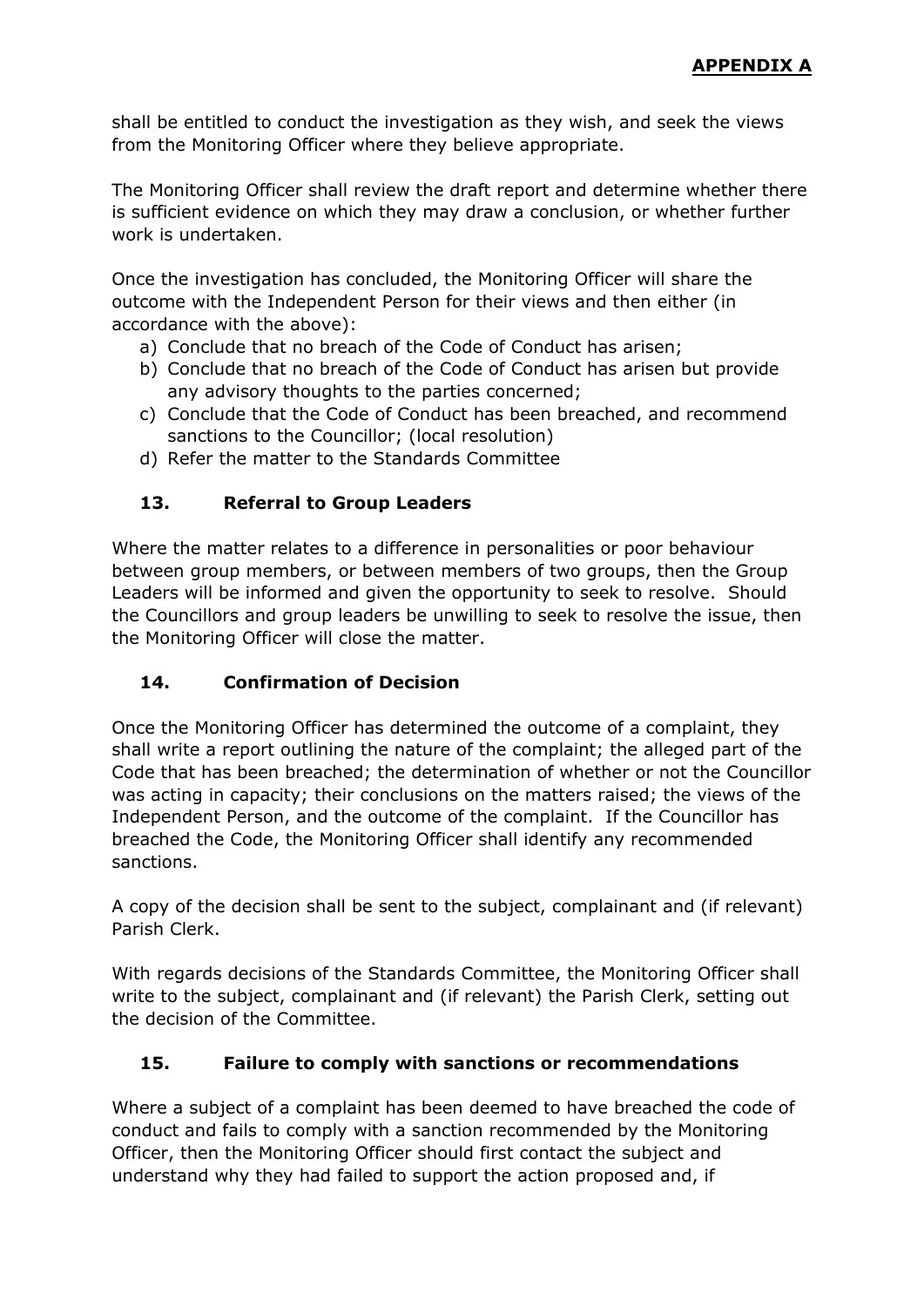necessary, emphasise the need to undertake the sanction proposed. If they still fail to do so, the Monitoring Officer will consult with the Independent Person, and then refer the matter to the Chair and Vice-Chair of the Standards Committee for their views. They may agree on appropriate action to undertake which would normally be either:

- A) Referring the matter to the standards committee to consider; or
- B) Raising the matter at a formal meeting (for example, if a Town / Parish Councillor had failed to apologise, writing to the Clerk requesting that this failure be noted at the next Town / Parish meeting);

If the subject of a complaint fails to comply with a sanction issued by the Standards Committee then the matter will be referred back to the Standards Committee to consider.

## **16. Appeal**

There is no right of appeal to a decision made by the Monitoring Officer or the Standards Committee.

A subject or complainant does have the right to complain if they consider that there was procedural fault in the way the Council handled the complaint. In such cases, the subject or complainant should contact the Monitoring Officer who can initiate the Council's complaints process. They must demonstrate what part of the Council's processes were considered to be at fault.

## **17. Confidentiality**

Whilst a complaint is subject to review, then parties to the complaint should seek to keep the matters concerned confidential. It is appreciated this can be challenging where, for example, the matters are in the public domain, and parties are entitled to seek advice from the Monitoring Officer on potential responses in such situations.

If a complainant shows a blatant disregard for the need to keep such matters confidential, then the Monitoring Officer may close the matter.

If a subject shows a blatant disregard for the need to keep such matters confidential, then the Monitoring Officer may take this into account as part of the complaint review.

## **18. Data Protection**

The Localism Act requires the Council to put in place procedures to process standards complaints. As this constitutes a lawful obligation, then the Monitoring Officer is entitled to process personal data in dealing with such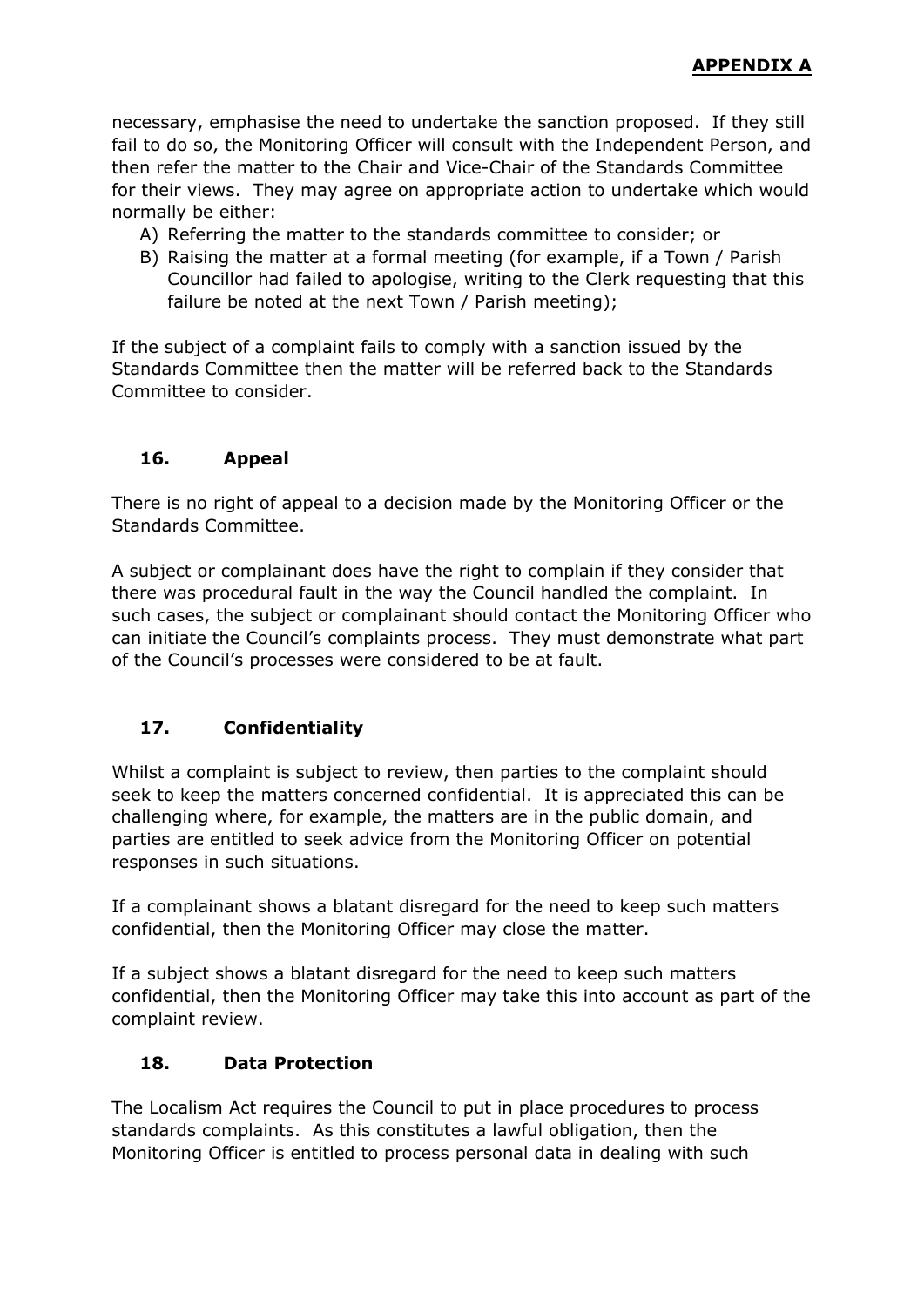complaints, under the Data Protection Act 2018, as long as it is processed in a way that is compatible with the rights of the data subjects.

The Monitoring Officer must take steps to ensure that all data processed during the course of Standards investigations is done so in a manner that is consistent with these rights, and with the principles outlined in the Data Protection Act 2018.

Complainants are required to identify whether they would like for their personal data to be treated confidentially by the Monitoring Officer and not be disclosed to the subject or other parties involved. The Monitoring Officer will consider the request and if they consider this cannot be complied with effectively (for example, the subject is highly likely to expect they will have made the complaint) then the Monitoring Officer will inform the complainant and ask if they wish to withdraw or continue.

The need to ensure fairness of the handling of such personal data may particularly apply in decisions on whether or not information relating to such complaints should be put in the public domain – for example, whether a press notice should be issued, and whether the Standards Committee should meet in public or in private session.

Factors that should be taken into account in making such a decision are:

- a) Whether all parties have consented to their information being placed in the public domain;
- b) That in general, Councillors are held to a "higher regard" by the general public, who have the right to expect high standards of behaviour. Therefore, the test on whether it is fair to put such information in the public domain may have a higher bar than putting information relating ot ordinary residents in the public domain;
- c) Whether the matters are already widely known in the public domain;
- d) Whether, through putting the information in the public domain, may give the opportunity to clear misunderstandings or reputations

## **19. Human Rights**

In undertaking reviews of Standards complaints, due consideration should be given to the rights given under the Human Rights Act 1998.

In particular, all complaints should be processed with a view to securing that the process is fair to all parties.

Depending on the nature of the complaint, consideration should continue to be given as to whether specific rights may apply to individuals, such as the right of freedom of expression.

## **20. Retention**